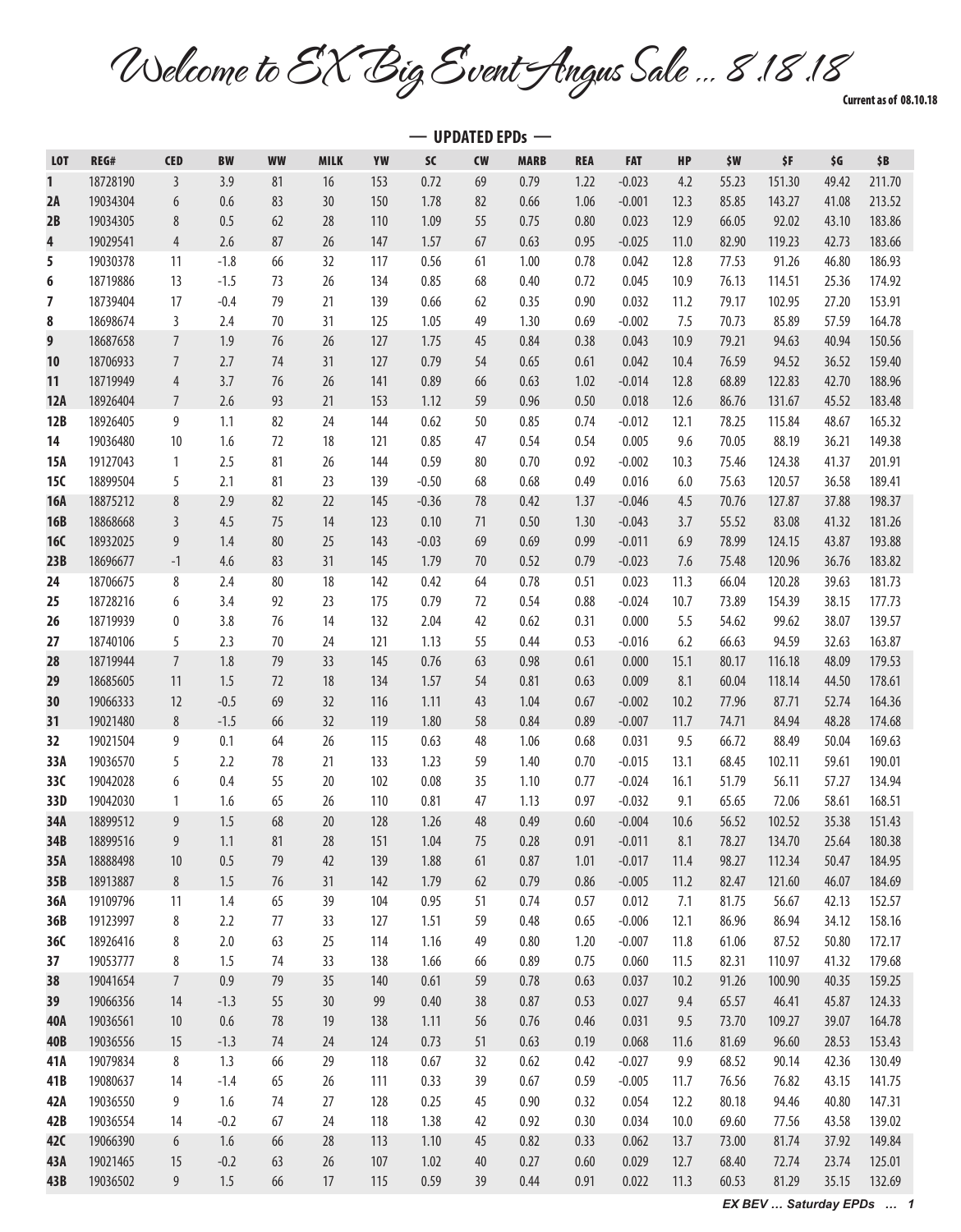**— UPDATED EPDs —**

| <b>LOT</b> | REG#     | <b>CED</b>      | <b>BW</b> | <b>WW</b> | <b>MILK</b> | YW  | <b>SC</b> | <b>CW</b> | <b>MARB</b> | <b>REA</b> | <b>FAT</b> | <b>HP</b> | \$W   | \$F    | \$G   | \$B    |
|------------|----------|-----------------|-----------|-----------|-------------|-----|-----------|-----------|-------------|------------|------------|-----------|-------|--------|-------|--------|
| 44A        | 18926367 | 11              | 1.6       | 83        | 27          | 142 | 1.11      | 72        | 0.76        | 0.68       | 0.045      | 9.3       | 88.16 | 114.45 | 37.46 | 184.56 |
| 44B        | 19036541 | 12              | 2.1       | 68        | 31          | 120 | 0.34      | 55        | 0.80        | 0.69       | 0.025      | 12.0      | 73.69 | 78.24  | 43.32 | 158.53 |
| 45A        | 19036478 | 10              | 0.7       | 65        | 26          | 117 | 1.39      | 57        | 0.18        | 0.75       | 0.008      | 10.7      | 62.79 | 88.55  | 19.59 | 150.78 |
| 45B        | 19036487 | $6\phantom{.}6$ | 1.9       | 64        | 20          | 120 | 1.59      | 56        | 0.18        | 0.57       | 0.012      | 6.7       | 48.68 | 99.62  | 17.69 | 153.26 |
|            |          |                 |           |           |             |     |           |           |             |            |            |           |       |        |       |        |
| 46         | 19078729 | 3               | 3.8       | 78        | 24          | 133 | 0.90      | 60        | 0.30        | 0.39       | 0.009      | 11.6      | 69.95 | 117.41 | 21.90 | 169.25 |
| 47         | 19036495 | $\overline{7}$  | 3.4       | 80        | 16          | 134 | 1.50      | 60        | 0.57        | 0.56       | 0.032      | 10.9      | 65.92 | 110.31 | 33.14 | 173.07 |
| 48         | 18828969 | 11              | 0.6       | 83        | 27          | 149 | 1.00      | 74        | 0.76        | 0.56       | 0.076      | 10.6      | 83.70 | 127.53 | 31.89 | 183.00 |
| 49         | 18845742 | $\overline{7}$  | 0.5       | 74        | 31          | 140 | 1.44      | 60        | 0.41        | 0.74       | 0.036      | 10.8      | 79.52 | 112.37 | 28.29 | 156.87 |
| 50A        | 18868666 | $\overline{7}$  | 2.0       | 77        | 25          | 145 | 0.97      | 76        | 0.62        | 1.13       | $-0.026$   | 10.8      | 68.05 | 125.72 | 42.82 | 196.49 |
| 50B        | 18868669 | 6               | 3.2       | 65        | 30          | 124 | 1.61      | 66        | 0.45        | 1.09       | $-0.020$   | 11.0      | 67.02 | 96.51  | 36.76 | 176.79 |
| 50C        | 18848476 | 12              | 2.2       | 61        | 29          | 110 | 0.65      | 53        | 0.72        | 0.72       | $-0.015$   | 10.5      | 63.89 | 78.48  | 44.69 | 168.25 |
| 51A        | 18868660 | 15              | $-0.9$    | 64        | 21          | 115 | 0.39      | 41        | 0.75        | 0.75       | $-0.008$   | 7.7       | 66.82 | 75.44  | 46.80 | 141.12 |
| 51B        | 18868672 | 15              | $-1.1$    | 58        | 8           | 107 | 1.48      | 41        | 0.44        | 1.04       | $-0.032$   | 10.6      | 44.88 | 65.19  | 39.47 | 132.12 |
| 52         | 18685617 | 4               | 2.9       | 73        | 18          | 127 | 1.19      | 52        | 0.71        | 0.96       | $-0.029$   | 13.1      | 60.80 | 107.94 | 47.47 | 180.10 |
| 53         | 18685604 | 5               | 1.0       | 67        | 20          | 105 | 0.45      | 52        | 0.41        | 0.50       | 0.039      | 10.0      | 71.33 | 59.54  | 26.68 | 141.10 |
| 54         | 18744433 | $\overline{7}$  | 1.2       | 75        | 28          | 135 | $-0.24$   | 51        | 0.64        | 0.26       | 0.049      | 10.0      | 72.38 | 118.42 | 32.08 | 162.35 |
| 55         | 18834148 | 11              | 0.6       | 74        | 26          | 134 | 0.72      | 51        | 0.75        | 0.66       | 0.026      | 7.5       | 75.59 | 98.43  | 42.09 | 153.27 |
| 56         | 18706631 | 17              | $-1.4$    | 75        | 22          | 139 | 0.77      | 61        | 0.96        | 0.52       | 0.043      | 11.5      | 70.34 | 115.07 | 42.96 | 177.90 |
| 57         | 18740107 | $\overline{2}$  | 2.5       | 80        | 32          | 149 | 0.63      | 70        | 0.54        | 0.58       | 0.042      | 11.2      | 76.70 | 135.85 | 29.64 | 183.24 |
| 58         | 18739400 | 11              | 0.5       | 72        | 17          | 121 | 1.63      | 58        | 0.66        | 0.81       | $-0.005$   | 15.0      | 68.62 | 89.61  | 42.27 | 174.34 |
| 59         | 18706937 | 10              | $-1.3$    | 64        | 25          | 112 | 0.13      | 50        | 1.04        | 0.69       | 0.040      | 7.2       | 72.54 | 79.88  | 48.56 | 167.65 |
|            | 18744435 |                 | $-0.1$    |           | 22          | 116 |           |           |             |            | 0.003      | 11.2      | 62.26 |        |       | 147.58 |
| 60         |          | 10              |           | 67        |             |     | 1.74      | 43        | 0.77        | 0.71       |            |           |       | 78.80  | 46.00 |        |
| 61         | 18708507 | 13              | 1.2       | 65        | 19          | 116 | 1.02      | 46        | 0.28        | 1.15       | $-0.029$   | 10.0      | 63.74 | 89.88  | 32.15 | 148.83 |
| 62         | 18735703 | 10              | 0.8       | 70        | 18          | 113 | 0.57      | 47        | 0.57        | 0.82       | $-0.008$   | 12.8      | 66.23 | 67.76  | 40.69 | 144.73 |
| 63         | 18708531 | 9               | 2.4       | 81        | 22          | 131 | 2.05      | 58        | 0.40        | 0.94       | $-0.019$   | 10.0      | 74.63 | 94.00  | 34.14 | 159.97 |
| 64         | 18687564 | $\overline{7}$  | 3.5       | 78        | 23          | 135 | 1.56      | 67        | 0.45        | 1.21       | $-0.026$   | 7.8       | 69.58 | 107.53 | 37.96 | 181.11 |
| 65         | 18719868 | $10$            | 0.4       | 68        | 26          | 128 | 0.89      | 64        | 0.72        | 0.56       | 0.040      | 11.4      | 66.42 | 102.32 | 36.81 | 176.00 |
| 66         | 18704253 | 11              | 1.7       | 65        | 36          | 130 | 0.32      | 65        | 0.66        | 0.95       | $-0.034$   | 14.8      | 69.67 | 94.34  | 44.60 | 172.07 |
| 67         | 18709543 | 9               | 0.0       | 75        | 23          | 139 | 0.52      | 54        | 0.33        | 0.99       | $-0.002$   | 9.6       | 67.62 | 127.71 | 30.65 | 168.69 |
| 68         | 18706976 | $\overline{7}$  | 2.8       | 67        | 31          | 125 | 0.66      | 56        | 0.99        | 1.07       | 0.021      | 8.4       | 65.61 | 94.09  | 51.80 | 176.19 |
| 69         | 18704762 | 12              | 0.7       | 72        | 27          | 134 | $-0.27$   | 57        | 0.50        | 0.85       | 0.014      | 8.7       | 71.28 | 109.77 | 35.48 | 165.85 |
| 70         | 18719938 | 15              | 0.2       | 74        | 25          | 135 | 0.72      | 64        | 1.17        | 1.19       | $-0.008$   | 11.7      | 76.55 | 110.02 | 57.63 | 196.99 |
| 71         | 18704778 | 10              | 2.8       | 85        | 25          | 156 | 1.06      | 75        | 0.54        | 0.96       | $-0.019$   | 7.1       | 73.32 | 141.89 | 38.11 | 194.10 |
| 72         | 18687540 | $7\overline{ }$ | 2.8       | $72\,$    | 28          | 127 | $0.96\,$  | 55        | 0.78        | $1.00\,$   | $-0.047$   | 9.7       | 63.73 | 89.73  | 50.45 | 168.67 |
| 73         | 18743490 | 6               | 3.0       | 73        | 16          | 132 | 1.08      | 57        | 0.45        | 0.54       | $-0.006$   | 12.3      | 59.70 | 112.95 | 32.07 | 169.14 |
| 74         | 18670779 | 11              | 1.5       | 68        | $26$        | 133 | 0.86      | 67        | 0.52        | 0.96       | $-0.037$   | 8.8       | 63.02 | 114.35 | 39.56 | 186.07 |
| 75         | 18732286 | 6               | 1.4       | 78        | 35          | 140 | 1.95      | 58        | 0.94        | 0.59       | 0.023      | 12.3      | 87.87 | 113.51 | 45.72 | 175.57 |
| 76         | 18716506 | 8               | 1.6       | 72        | 24          | 136 | $-0.22$   | 54        | 0.89        | 0.75       | $-0.019$   | 7.8       | 63.80 | 114.82 | 49.95 | 177.79 |
| 77         | 18724517 | 6               | 2.7       | 69        | 28          | 123 | 1.40      | 53        | 1.22        | 0.70       | 0.010      | 10.6      | 66.58 | 89.66  | 54.53 | 174.26 |
| 78         | 18745763 | 12              | 2.2       | 81        | 22          | 146 | 0.73      | 67        | 0.89        | 0.87       | $-0.002$   | 5.7       | 74.96 | 121.94 | 48.08 | 189.77 |
| 79         | 18711928 | 9               | 2.3       | 75        | 15          | 128 | 0.82      | 45        | 0.48        | 0.58       | $-0.006$   | 9.9       | 60.18 | 98.79  | 35.35 | 146.77 |
| 80         | 18689205 | 11              | 0.1       | 79        | 27          | 143 | 1.63      | 71        | 0.52        | 0.76       | 0.012      | 9.6       | 80.96 | 121.27 | 33.59 | 182.31 |
| 81         | 18728168 | $\overline{7}$  | 2.3       | 66        | $26\,$      | 112 | 0.64      | 53        | 0.40        | 0.79       | $-0.021$   | 5.9       | 64.53 | 80.03  | 33.62 | 158.63 |
| 82         | 18689201 | $-1$            | 3.1       | 74        | 25          | 138 | 1.83      | 67        | 0.36        | 0.92       | $-0.013$   | 7.3       | 62.95 | 112.40 | 30.62 | 171.25 |
| 83         | 18745731 | 14              | $-0.9$    | 68        | 24          | 121 | 0.40      | 40        | 0.74        | 0.91       | $-0.017$   | 10.7      | 69.52 | 81.41  | 48.54 | 140.29 |
| 84         | 18683719 | 10              | 1.8       | 74        | 16          | 132 | 0.72      | 61        | 0.76        | 1.05       | 0.011      | 9.4       | 62.53 | 105.04 | 45.81 | 181.04 |
| 85         | 18687558 | $\mathbf{1}$    | 4.5       | 80        | 25          | 145 | 0.99      | 63        | 0.48        | 1.01       | $-0.006$   | 13.9      | 66.83 | 117.42 | 36.78 | 170.04 |
| 86         | 18687655 | 8               | 0.5       | 72        | 20          | 128 | 1.59      | 49        | 0.91        | 0.29       | 0.044      | 9.9       | 71.58 | 107.41 | 41.11 | 166.16 |
| 87         | 18745722 | $10$            | 3.5       | 74        | 25          | 142 | 1.01      | 62        | 0.65        | 1.05       | $-0.046$   | 12.3      | 59.93 | 126.65 | 46.06 | 188.60 |
| 88         | 18745752 | $\sqrt{4}$      | 2.6       | 81        | 22          | 134 | 0.56      | 62        | 0.69        | 0.83       | $-0.002$   | 11.7      | 73.77 | 99.74  | 42.69 | 175.30 |
|            | 18687559 | $\overline{2}$  | 3.4       | 78        | 24          | 131 | 0.77      | 54        | 0.46        | 0.63       | $-0.008$   | 16.0      | 72.59 | 102.01 | 33.93 | 160.22 |
| 89         | 19055528 |                 | 2.1       | 83        | $26\,$      | 134 | 1.49      |           |             |            |            |           |       | 88.62  | 56.36 | 163.29 |
| 90         |          | $\overline{2}$  |           |           |             |     |           | 51        | 1.00        | 1.05       | $-0.038$   | 12.5      | 85.88 |        |       |        |
| 91         | 19146986 | 1               | 1.7       | 63        | 23          | 112 | 0.96      | 59        | 0.91        | 0.93       | $-0.017$   | 13.5      | 57.45 | 83.07  | 51.16 | 186.49 |
| 92         | 19030398 | 6               | $0.4\,$   | 63        | 36          | 104 | 1.04      | 52        | 0.90        | 0.53       | 0.006      | 12.0      | 77.91 | 57.71  | 46.54 | 158.33 |
| 93         | 19079839 | 8               | 0.3       | 65        | 31          | 116 | 1.76      | 41        | 0.58        | 0.78       | $-0.019$   | 11.9      | 75.88 | 76.01  | 42.18 | 136.16 |
| 94         | 19066354 | 10              | $-0.1$    | 67        | 33          | 123 | 1.30      | 60        | 0.30        | 1.01       | $-0.003$   | 12.5      | 71.39 | 108.11 | 28.71 | 175.77 |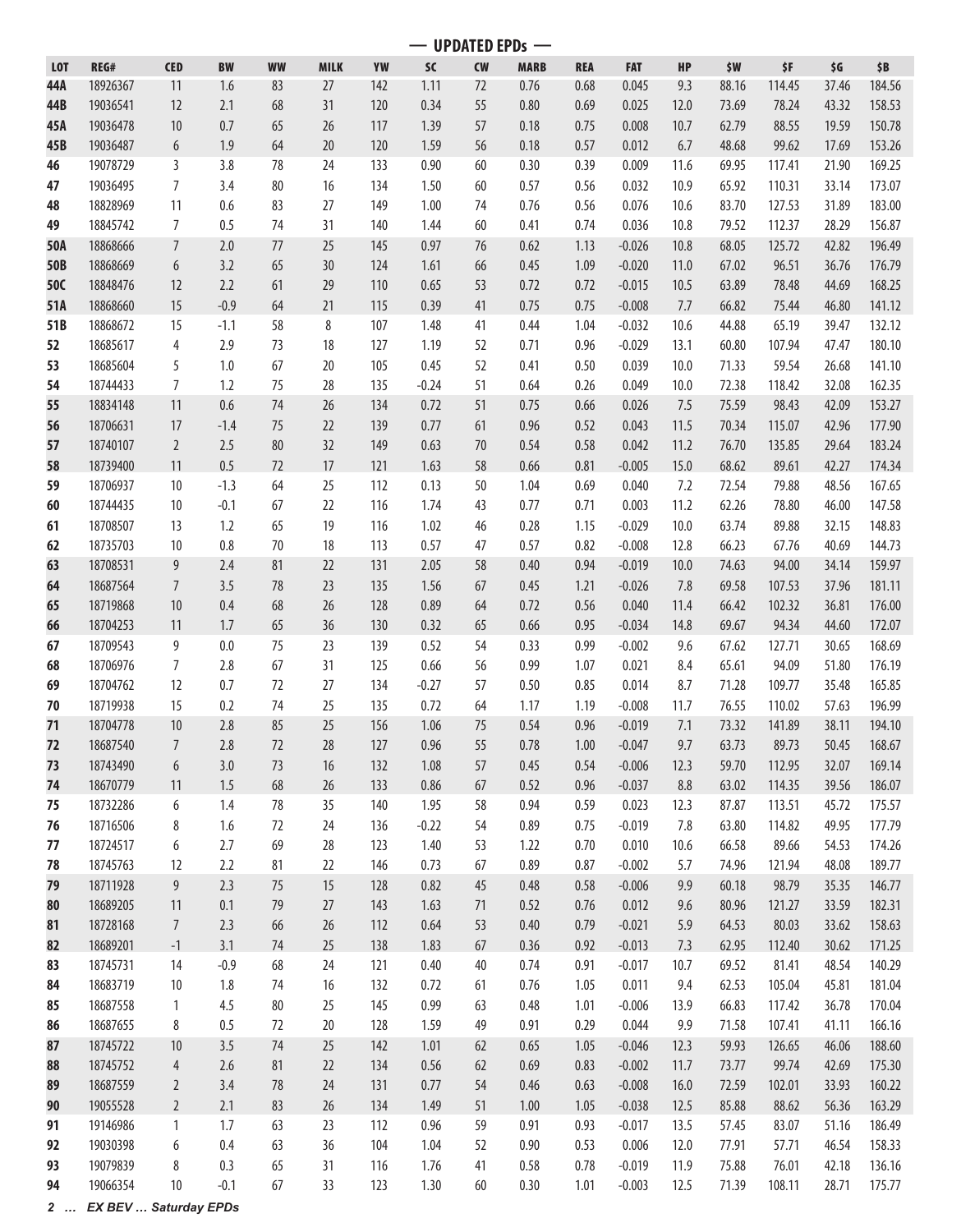**— UPDATED EPDs —**

| <b>LOT</b>   | REG#                 | <b>CED</b>     | <b>BW</b>  | <b>WW</b> | <b>MILK</b> | YW         | <b>SC</b>    | <b>CW</b> | <b>MARB</b>  | <b>REA</b>   | <b>FAT</b>     | HP           | \$W            | \$F             | \$G            | \$B              |
|--------------|----------------------|----------------|------------|-----------|-------------|------------|--------------|-----------|--------------|--------------|----------------|--------------|----------------|-----------------|----------------|------------------|
| 95           | 19036473             | 12             | 0.2        | 71        | 32          | 126        | 0.68         | 39        | 0.68         | 0.73         | $-0.021$       | 10.0         | 82.47          | 93.83           | 45.66          | 142.20           |
| 96           | 18868670             | 14             | 0.1        | 68        | 27          | 121        | 0.88         | 42        | 0.90         | 0.45         | 0.012          | 8.1          | 67.37          | 85.49           | 46.67          | 146.21           |
| 97           | 18828977             | $\mathbf{3}$   | 3.9        | 70        | 10          | 115        | 0.74         | 50        | 0.58         | 0.85         | $-0.035$       | 10.6         | 46.76          | 82.19           | 42.71          | 163.12           |
| 98           | 18877030             | $\mathbf{3}$   | 4.2        | 79        | 20          | 138        | 0.62         | 63        | 0.59         | 0.78         | $-0.018$       | 7.1          | 60.20          | 120.11          | 39.87          | 186.18           |
| 99           | 18877034             | 5              | 3.6        | 76        | 19          | 135        | 0.89         | 59        | 0.51         | 0.73         | $-0.009$       | 9.1          | 57.85          | 112.55          | 36.27          | 173.02           |
| 212          | 18847515             | 6              | 0.9        | 76        | 29          | 136        | 0.40         | 59        | 0.57         | 0.43         | 0.040          | 12.1         | 75.45          | 118.43          | 31.03          | 172.20           |
| 213          | 18828976             | 7              | 2.0        | 69        | 30          | 120        | 0.16         | 53        | 0.66         | 0.36         | 0.054          | 4.0          | 73.57          | 87.89           | 33.11          | 155.48           |
|              | 18899513             |                | 4.2        |           |             |            | 1.50         |           |              |              |                |              |                | 125.52          |                |                  |
| 214          |                      | $\overline{2}$ |            | 76        | 16          | 138        |              | 66        | 0.11         | 0.62         | $-0.068$       | 10.2         | 51.46          |                 | 18.80          | 172.85           |
| 215          | 18877038             | 6              | 2.9        | 74        | 20          | 136        | 1.72         | 62        | 0.25         | 1.14         | $-0.058$       | 10.5         | 60.36          | 114.28          | 30.35          | 169.95           |
| 216          | 18888451             | $\overline{2}$ | 2.7        | 74        | 24          | 127        | 0.86         | 49        | 0.86         | 0.34         | 0.015          | 10.8         | 73.04          | 91.26           | 43.14          | 154.65           |
| 217          | 18888602             | 14             | $-0.2$     | 67        | 25          | 113        | 1.31         | 37        | 0.71         | 0.75         | 0.018          | 9.2          | 72.12          | 74.47           | 44.29          | 134.84           |
| 218          | 18884395             | 14             | $-1.6$     | 59        | 32          | 106        | 1.54         | 32        | 0.97         | 0.46         | 0.063          | 11.0         | 68.92          | 69.70           | 45.19          | 126.61           |
| 219          | 18926358             | 5              | 1.7        | 83        | 19          | 144        | 1.63         | 69        | 0.54         | 0.63         | 0.005          | 7.3          | 70.60          | 114.84          | 33.96          | 175.64           |
| 220          | 18877028             | 4              | 1.4        | 78        | 33          | 130        | 0.71         | 63        | 0.37         | 0.77         | 0.016          | 9.1          | 87.81          | 107.38          | 28.00          | 174.02           |
| 221          | 18901843             | 13             | $-0.5$     | 55        | 31          | 100        | 1.29         | 51        | 0.98         | 0.10         | 0.055          | 11.2         | 64.48          | 56.03           | 38.73          | 148.71           |
| 222          | 18899517             | 6              | 1.3        | 73        | 20          | 123        | 0.17         | 53        | 0.43         | 0.39         | 0.043          | 11.4         | 68.63          | 90.10           | 25.76          | 148.22           |
| 223          | 18899515             | 5              | 3.3        | 82        | 12          | 134        | 0.59         | 55        | 0.62         | 0.61         | 0.032          | 15.2         | 65.17          | 98.57           | 36.34          | 158.81           |
| 224          | 18868671             | 4              | 3.3        | 85        | 22          | 142        | 1.06         | 61        | 0.48         | 0.68         | $-0.004$       | 6.5          | 72.16          | 109.83          | 33.97          | 164.96           |
| 225          | 18888593             | 15             | $-0.8$     | 69        | 30          | 119        | $-0.10$      | 38        | 1.24         | 0.63         | 0.018          | 10.5         | 77.78          | 78.81           | 55.59          | 144.47           |
| 227          | 18877029             | 12             | $-0.5$     | 64        | 22          | 114        | $-0.53$      | 41        | 0.55         | 0.43         | 0.007          | 8.6          | 60.27          | 82.49           | 36.24          | 139.07           |
| 228          | 18877032             | 14             | 0.3        | 72        | 32          | 118        | $-0.17$      | 49        | 0.77         | 0.43         | 0.036          | 9.8          | 83.46          | 86.87           | 39.66          | 159.64           |
| 229          | 18901842             | 12             | 0.3        | 67        | 31          | 108        | 1.77         | 56        | 0.85         | 0.56         | 0.038          | 8.7          | 79.62          | 71.70           | 41.90          | 169.88           |
| 230          | 18903382             | 9              | 2.1        | 67        | 29          | 123        | 0.21         | 39        | 0.92         | 0.79         | $-0.022$       | 7.5          | 70.17          | 89.34           | 52.89          | 147.07           |
| 231          | 19036547             | 10             | 0.6        | 70        | 22          | 130        | 0.63         | 45        | 0.39         | 0.81         | $-0.029$       | 12.3         | 64.62          | 101.70          | 34.82          | 143.35           |
| 232          | 19036563             | 11             | $-0.4$     | 72        | 31          | 141        | 1.78         | 59        | 0.67         | 0.86         | $-0.034$       | 13.8         | 73.16          | 113.75          | 44.95          | 171.25           |
| 233          | 19042038             | 11             | 0.2        | 68        | 27          | 112        | 1.33         | 47        | 0.53         | 0.64         | 0.024          | 9.1          | 74.53          | 76.10           | 35.29          | 148.01           |
| 234          | 19042044             | $\mathbf{3}$   | 2.1        | 68        | 23          | 114        | 1.05         | 54        | 0.64         | 0.88         | $-0.009$       | 11.8         | 65.04          | 80.33           | 42.95          | 168.25           |
| 235          | 19120793             | 14             | $-0.3$     | 70        | 16          | 127        | 0.76         | 43        | 1.14         | 0.39         | 0.034          | 12.7         | 62.02          | 97.17           | 49.19          | 154.11           |
| 236A         | 19078715             | 10             | 1.0        | 62        | 26          | 115        | 0.90         | 46        | 0.65         | 0.75         | $-0.001$       | 11.5         | 66.11          | 73.06           | 42.61          | 142.22           |
| 236B         | 19078718             | 8              | 1.7        | 68        | 20          | 121        | 1.42         | 62        | 0.31         | 0.98         | $-0.012$       | 10.4         | 62.94          | 83.25           | 29.32          | 157.73           |
| 237          | 19036484             | 7              | 2.0        | 69        | 28          | 119        | $-0.04$      | 42        | 1.07         | 0.59         | 0.006          | 11.6         | 76.98          | 73.30           | 52.26          | 143.12           |
| 238          | 19036491             | 1              | 2.6        | 65        | 22          | 125        | 0.94         | 53        | 0.27         | 0.73         | $-0.002$       | 9.6          | 54.90          | 98.48           | 25.66          | 148.54           |
| 239          | 19036471             | 12             | 1.6        | 72        | 30          | 132        | 0.07         | 58        | 0.57         | 0.53         | 0.006          | 11.3         | 74.61          | 98.43           | 35.53          | 159.19           |
| 240          | 19066364             | $14$           | $-1.6$     | 54        | 32          | 99         | 0.22         | 48        | 0.54         | 0.69         | 0.025          | $10.6$       | 68.05          | 69.37           | 35.84          | 154.84           |
|              |                      |                |            |           |             |            |              |           |              |              |                |              |                |                 |                |                  |
| 241          | 19036565             | 13             | 0.5        | 70        | 33          | 130        | 0.64         | 69        | 0.66         | 0.79         | $-0.010$       | 12.1         | 69.67          | 102.31          | 41.06          | 184.10           |
| 242          | 19128900             | $\overline{4}$ | 3.5        | 78        | 38          | 137        | 1.58         | 59        | 0.34         | 0.85         | $-0.069$       | 7.8          | 82.65          | 107.66          | 33.66          | 163.74           |
| 243          | 19103356             | 11             | $-0.1$     | 85        | 18          | 145        | 0.74         | 67        | 0.70         | 0.96         | 0.020          | 13.6         | 76.59          | 129.79          | 41.77          | 195.77           |
| 244          | 18926406             | 12             | $-1.1$     | 66        | 29          | 113        | 0.77         | 52        | 0.86         | 0.48         | 0.065          | 11.4         | 74.86          | 75.82           | 39.17          | 157.12           |
| 245          | 18926412             | 14             | 0.2        | 60        | 24          | 113        | 0.44         | 44        | 1.07         | 0.48         | 0.003          | 10.1         | 60.24          | 83.14           | 51.26          | 159.55           |
| 246          | 18926413             | 10             | 2.0        | 70        | 18          | 121        | 0.64         | 46        | 0.82         | 0.26         | $-0.001$       | 9.6          | 63.55          | 81.94           | 43.13          | 147.36           |
| 247          | 18919207             | 8              | 1.1        | 65        | 39          | 119        | 0.21         | 51        | 0.63         | 0.94         | $-0.008$       | 10.1         | 74.01          | 92.22           | 43.47          | 166.22           |
| 248          | 18926369             | 12             | $-0.1$     | 75        | 24          | 130        | $-0.16$      | 45        | 0.82         | 0.96         | $-0.014$       | 12.9         | 78.07          | 100.70          | 50.39          | 160.78           |
| 249A         | 19117745             |                | $-1.0$     | 57        | 33          | 111        | 1.12         | 53        | 0.73         | 0.76         | 0.067          | 8.6          | 67.15          | 88.06           | 38.27          | 167.65           |
| 249B         |                      | 14             |            |           |             |            |              |           |              |              |                |              |                |                 |                |                  |
| 250          | 18924397             | 9              | 1.1        | 63        | 40          | 116        | 1.62         | 54        | 0.82         | 0.67         | 0.077          | 9.5          | 73.52          | 100.76          | 38.54          | 178.02           |
| 251          | 18932011             | 12             | 0.2        | 71        | 25          | 119        | $-0.29$      | 39        | 0.83         | 0.57         | 0.005          | 12.2         | 72.63          | 93.83           | 46.79          | 153.85           |
|              | 19135914             | 10             | $-0.1$     | 68        | 27          | 121        | 1.34         | 53        | 0.81         | 0.57         | 0.033          | 9.4          | 73.65          | 88.55           | 41.95          | 162.96           |
| 252          | 19128252             | 5              | 0.5        | 79        | 33          | 134        | 0.18         | 68        | 0.63         | 0.88         | $-0.030$       | 11.1         | 89.03          | 104.76          | 42.37          | 185.60           |
| 301A         | 19021468             | 16             | $-0.8$     | 84        | 29          | 141        | 0.82         | 62        | 0.81         | 0.54         | 0.096          | 12.4         | 93.66          | 111.44          | 32.69          | 167.81           |
| 302A         | 19021495             | $6\,$          | 2.1        | 81        | 29          | 135        | 0.47         | 64        | 0.67         | 0.75         | 0.018          | 16.6         | 78.64          | 100.92          | 39.42          | 174.33           |
| 303A         | 19021502             | $\overline{4}$ | 1.3        | 63        | 26          | 114        | 1.26         | 49        | 0.96         | 0.43         | 0.040          | 12.7         | 62.59          | 76.70           | 44.22          | 154.80           |
| 304A         | 19021474             | 12             | 0.1        | 84        | 15          | 139        | 1.06         | 63        | 0.92         | 0.61         | 0.052          | 10.6         | 76.00          | 107.42          | 41.72          | 177.35           |
| 305A         | 19021475             | 11             | $-0.5$     | 54        | 27          | 96         | 0.31         | 36        | 0.86         | 0.17         | 0.033          | 10.5         | 62.26          | 51.35           | 41.64          | 124.90           |
| 306A         | 19030400             | 8              |            | 53        | 24          | 91         | 0.58         | 30        | 0.65         | 0.18         | $-0.011$       | 11.8         | 54.09          | 45.31           | 40.37          | 111.89           |
|              |                      | 5              | 1.3        |           |             |            |              |           |              |              |                |              |                |                 |                |                  |
| 307A<br>308A | 19048569<br>19021483 | 7              | 3.2<br>2.6 | 77<br>87  | 34<br>29    | 127<br>148 | 0.18<br>1.88 | 53<br>74  | 0.86<br>0.79 | 0.33<br>0.46 | 0.036<br>0.038 | 10.3<br>10.5 | 82.16<br>87.28 | 92.65<br>126.58 | 40.32<br>36.21 | 161.73<br>190.12 |